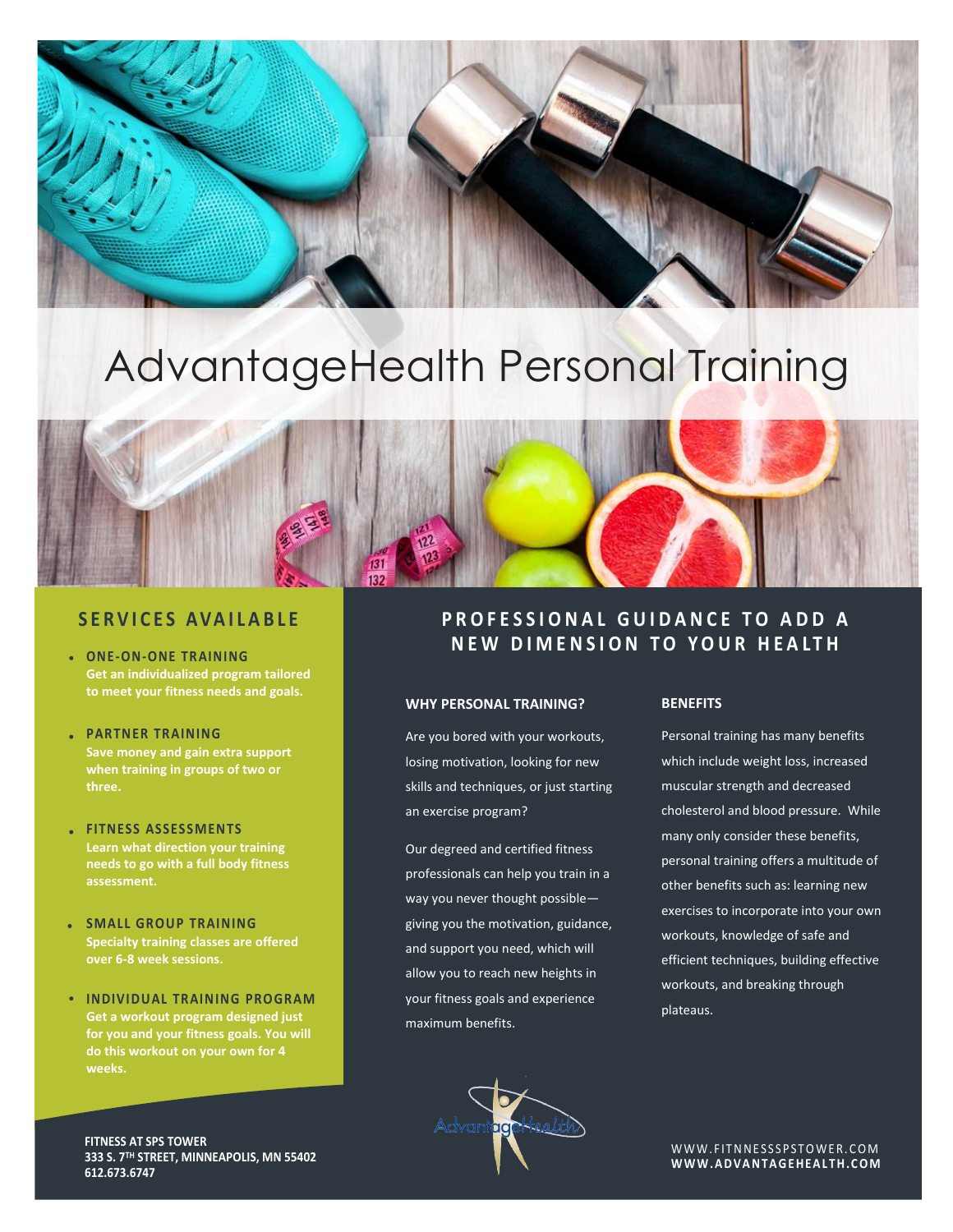## **FITNESS AT SPS TOWER Personal Training Questionnaire**

|                                                                               | Today's Date: $\frac{1}{\sqrt{1-\frac{1}{2}}}\sqrt{1-\frac{1}{2}}$ |
|-------------------------------------------------------------------------------|--------------------------------------------------------------------|
| Gender: Male Female<br>Birth Date:                                            | Phone: ________________________                                    |
| E-mail Address:<br><u> 1989 - John Stein, Amerikaansk politiker (</u> † 1920) |                                                                    |
|                                                                               | Phone: ____________________                                        |

## **Personal Health History**

| conditions? If yes, please describe. | Do you currently have or ever had any of the following                                                                                                                                                                               | of the following areas? If yes, please describe.                                            | Do you currently have or ever had any injuries/surgeries in any                                                      |
|--------------------------------------|--------------------------------------------------------------------------------------------------------------------------------------------------------------------------------------------------------------------------------------|---------------------------------------------------------------------------------------------|----------------------------------------------------------------------------------------------------------------------|
| <b>Condition</b>                     | <b>Date and Description</b>                                                                                                                                                                                                          | <b>Upper Extremity</b>                                                                      | <b>Date and Description</b>                                                                                          |
| Asthma                               |                                                                                                                                                                                                                                      | Head/Neck                                                                                   | <u> 1990 - Johann John Stone, markin amerikan basar dan berkembang di bagi dan bagi dalam bagi dalam bagi dalam </u> |
| Arthritis                            |                                                                                                                                                                                                                                      | Upper Back                                                                                  |                                                                                                                      |
| <b>Diabetes</b>                      |                                                                                                                                                                                                                                      |                                                                                             |                                                                                                                      |
| Cancer                               |                                                                                                                                                                                                                                      | Arm/Elbow                                                                                   |                                                                                                                      |
| Stroke                               |                                                                                                                                                                                                                                      | Hand/Wrist                                                                                  |                                                                                                                      |
| Hypertension                         |                                                                                                                                                                                                                                      | Other                                                                                       |                                                                                                                      |
| <b>Heart Disease</b>                 |                                                                                                                                                                                                                                      | <b>Lower Extremity</b>                                                                      |                                                                                                                      |
|                                      |                                                                                                                                                                                                                                      | Hip/Pelvis                                                                                  | and the control of the control of the control of the control of the control of the control of                        |
| Osteoporosis                         | <u> 1980 - Jan Stein Harry Harry Harry Harry Harry Harry Harry Harry Harry Harry Harry Harry Harry Harry Harry Harry Harry Harry Harry Harry Harry Harry Harry Harry Harry Harry Harry Harry Harry Harry Harry Harry Harry Harry</u> | Lower Back                                                                                  |                                                                                                                      |
| Epilepsy                             | the control of the control of the control of the control of the control of the control of                                                                                                                                            | Abdomen                                                                                     |                                                                                                                      |
|                                      |                                                                                                                                                                                                                                      | Leg/Knee                                                                                    |                                                                                                                      |
| Hernia                               |                                                                                                                                                                                                                                      | Ankle/Foot                                                                                  |                                                                                                                      |
| Gait Problems                        |                                                                                                                                                                                                                                      | Other                                                                                       |                                                                                                                      |
|                                      |                                                                                                                                                                                                                                      |                                                                                             |                                                                                                                      |
|                                      | Please list any current medications that may influence response to exercise:                                                                                                                                                         |                                                                                             |                                                                                                                      |
| Yes                                  | No                                                                                                                                                                                                                                   | Are you currently under the care of a physician, chiropractor or other health professional? |                                                                                                                      |
| If yes, please explain:              |                                                                                                                                                                                                                                      |                                                                                             |                                                                                                                      |
| Do you currently smoke?<br>Yes       | No                                                                                                                                                                                                                                   |                                                                                             |                                                                                                                      |
|                                      |                                                                                                                                                                                                                                      | AdvantageHealth                                                                             |                                                                                                                      |
|                                      |                                                                                                                                                                                                                                      |                                                                                             |                                                                                                                      |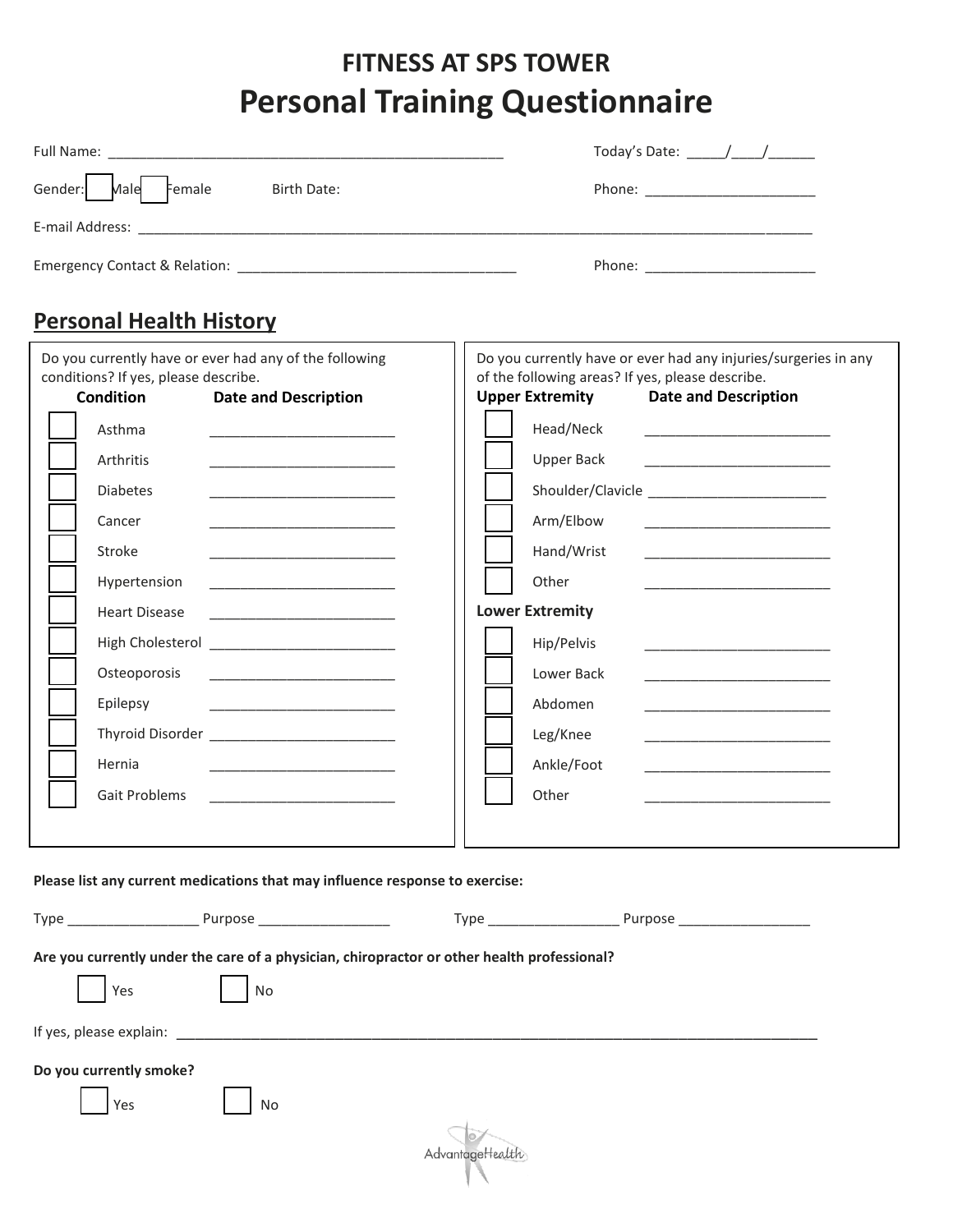## **Nutrition**

|                                                       | How would you characterize your daily nutritional habits?                           |      |      |           |
|-------------------------------------------------------|-------------------------------------------------------------------------------------|------|------|-----------|
| Excellent                                             | Very Good                                                                           | Good | Poor | Very Poor |
|                                                       | Have you ever participated in a nutrition program and/or weight management program? |      |      |           |
| Yes                                                   | No                                                                                  |      |      |           |
| If yes, please list program and year(s) participated: |                                                                                     |      |      |           |

## **Physical Activity**

**Please list any physical activities and/or workout regimens that you have participated in within the last 6 months:**

| <b>Activity</b> | <b>Frequency</b> |
|-----------------|------------------|
| _________       |                  |
|                 |                  |
|                 |                  |

## **Goals**

**List the goals you would like to accomplish by using a personal trainer:**

|                                                                                                                                                                                                                                                                                                                                                                                                                  | <u> 2000 - 2000 - 2000 - 2000 - 2000 - 2000 - 2000 - 2000 - 2000 - 2000 - 2000 - 2000 - 2000 - 2000 - 2000 - 200</u>                                      |                                                     |           |   |
|------------------------------------------------------------------------------------------------------------------------------------------------------------------------------------------------------------------------------------------------------------------------------------------------------------------------------------------------------------------------------------------------------------------|-----------------------------------------------------------------------------------------------------------------------------------------------------------|-----------------------------------------------------|-----------|---|
| $\begin{array}{ c c c c c }\n\hline\n\text{1} & \text{1} & \text{1} & \text{1} & \text{1} & \text{1} & \text{1} & \text{1} & \text{1} & \text{1} & \text{1} & \text{1} & \text{1} & \text{1} & \text{1} & \text{1} & \text{1} & \text{1} & \text{1} & \text{1} & \text{1} & \text{1} & \text{1} & \text{1} & \text{1} & \text{1} & \text{1} & \text{1} & \text{1} & \text{1} & \text{1} & \text{1} & \text{1} &$ | How do you rate your level of motivation and commitment to achieving your goals? (1 = Low, 5 = High)<br>$\begin{array}{ c c c c c } \hline \end{array}$ 2 | $\begin{array}{ c c c c c } \hline \end{array}$   3 | $\vert$ 4 | 5 |
|                                                                                                                                                                                                                                                                                                                                                                                                                  | What is motivating you to complete your goals? _________________________________                                                                          |                                                     |           |   |

## **Time Commitment**

**Please indicate which days/times you can commit and how many minutes to meet with a personal trainer:**

| <b>Day</b>     | <b>Time of Day</b> | <b>Minutes</b> |
|----------------|--------------------|----------------|
| <b>Monday</b>  |                    |                |
| <b>Tuesday</b> |                    |                |
| Wednesday      |                    |                |
| Thursday       |                    |                |
| Friday         |                    |                |

AdvantageHealth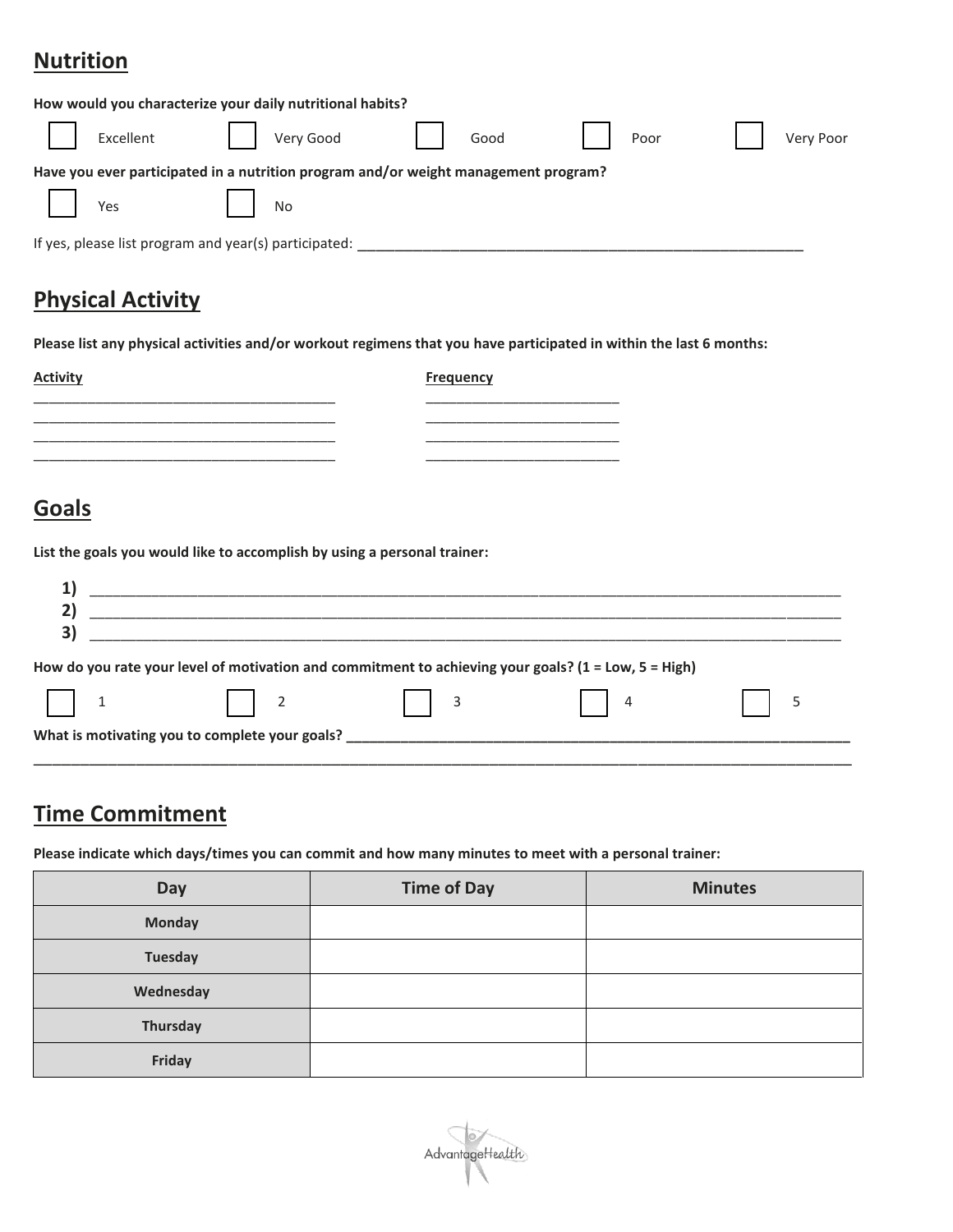# **PAR-Q & YOU**

### **(A Questionnaire for People Aged 16 to 69)**

Regular physical activity is fun and healthy, and increasingly more people are starting to become more active every day. Being more active is very safe for most people. However, some people should check with their doctor before they start becoming much more physically active.

If you are planning to become more physically active than you are now, start by answering the seven questions below. If you are between the ages of 15 and 69, the PAR-Q will tell you if you should check with your doctor before you start. If you are over 69 years of age, and you are not used to being very active, check with your doctor first. Common sense is your best guide when you answer these questions. Please read the questions carefully and answer each one honestly: check YES or NO.

| Yes | <b>No</b> |                                                                                                                                        |
|-----|-----------|----------------------------------------------------------------------------------------------------------------------------------------|
|     |           | 1. Has your doctor ever said that you have a heart condition AND that you should only do<br>physical activity recommended by a doctor? |
|     |           | 2. Do you feel pain in your chest when you do physical activity?                                                                       |
|     |           | 3. In the past month, have you had chest pain when not doing physical activity?                                                        |
|     |           | 4. Do you lose balance because of dizziness or do you ever lose consciousness?                                                         |
|     |           | 5. Do you have a bone or joint problem that could be made worse by a change in your<br>physical activity?                              |
|     |           | 6. Is your doctor currently prescribing drugs (for example, water pills) for your blood pressure<br>or heart condition?                |
|     |           | 7. Do you know any other reasons why you should not do physical activity?                                                              |

## *IF YOU ANSWERED . . .*

## **. . .YES to one or more questions\_**

Talk with your doctor by phone or in person BEFORE you start becoming more physically active or BEFORE you have a fitness appraisal. Tell your doctor about the PAR-Q and which questions you answered YES.

- You may be able to do any activity you want as long as you start slowly and build up gradually. Or, you may need to restrict your activities to those which are safe for you. Talk with your doctor about the kinds of activities you wish to participate in and follow his/her advice.
- Find out which community programs are safe and helpful to you.

## **. . . NO to all questions abovee**

If you answered NO honestly to all PAR-Q questions, you can be reasonably sure that you can:

- Start becoming more physically active begin slowly and build up gradually. This is the safest and easiest way to go.
- Take part in a fitness appraisal  $-$  this is an excellent way to determine your basic fitness so that you can plan the best way for you to live actively.

**NOTE:** If your health changes so that you then answer YES to any of the above questions, tell your fitness or health professional. Ask whether you should change your physical activity plan.

## **WHEN TO DELAY BECOMING MORE ACTIVE:**

- If you are not feeling well because of a temporary illness such as a cold or fever wait until you feel better; **OR**
- If you are or may be pregnant, talk to your doctor before you start becoming more active.

Informed use of the PAR-Q: The Canadian Society for Exercise Physiology, Health Canada, and their agents assume no liability for person(s) who undertake physical activity, and if in doubt after completing this questionnaire, consult your doctor prior to physical activity.

**Signature: \_\_\_\_\_\_\_\_\_\_\_\_\_\_\_\_\_\_\_\_\_\_\_\_\_\_\_\_\_\_\_\_\_\_\_\_\_\_\_\_\_\_\_\_\_\_\_\_\_\_\_\_ Date: \_\_\_\_\_\_\_\_\_\_\_\_\_\_\_\_\_\_\_\_**

AdvantageHealth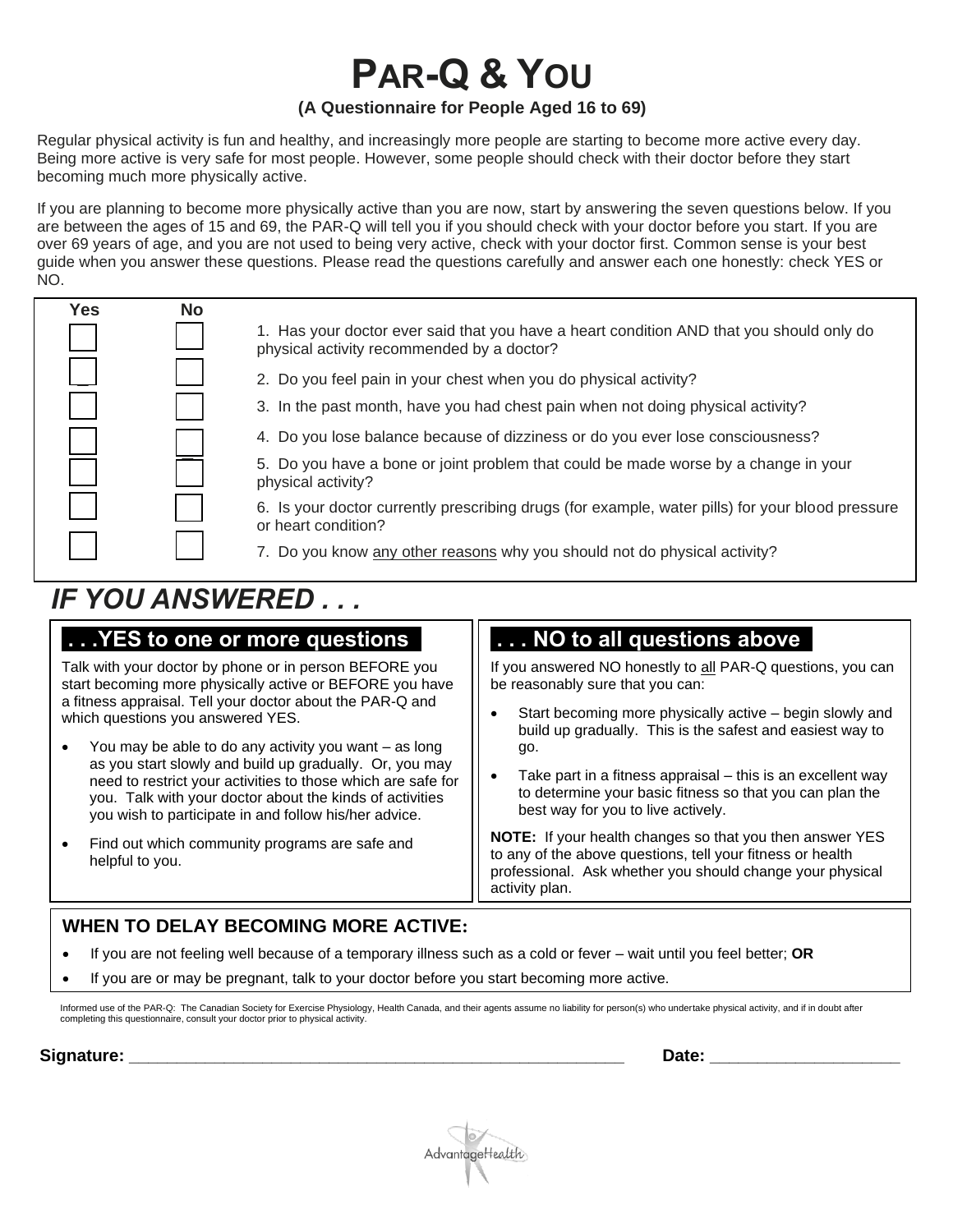

## **PERSONAL TRAINING PACKAGE OPTIONS**

Whatever your needs or goals may be, we offer a variety of options to fit your schedule—and your budget. Choose one of the following options:

#### • **Individual Package Sessions**

- o With individual sessions, you can pay for any number of sessions in advance and use them when you need them. '
- o You will be able to choose 30, 45, or 60-minute sessions based on what fits with your schedule the best.

#### • **Individual Month-to-Month Packages**

- o The month-to-month option allows you to choose one, four, eight, or twelve sessions per month at discounted rates. Your credit or debit card will be set up on a monthly automatic payment for the day of the month you choose. Your first payment will be taken prior to first training session. You are free to cancel at any time (see cancellation policy).
- o Sessions **do not** carry over from month to month.

### • **NEW Individual Training Plan**

- $\circ$  If you're looking to jump start your fitness routine or you're training for a specific goal, try our NEW Individualized Training Plan option!
- o Training plans include these 3 steps:
	- MEET with personal trainer to discuss your overall fitness goals.
	- RECEIVE a customized (cardio and/or strength) fitness program to reach your goals.
	- LEARN exercises from your customized program with your personal trainer.
	- WORK toward your goal(s) for the next 4 6 weeks on your own.

#### • **Group Training Package Sessions**

- o Train with a partner and pay less! Take 30% per person off packages when you sign up with a group of 2-4 people.
- o With individual sessions, you can pay for any number of sessions in advance and use them when you need them.
- o You will be able to choose 30, 45, or 60-minute sessions based on what fits with your schedule the best.
- o Group Sessions do not transfer to individual sessions.

### • **Group Training Month-to-Month Packages**

- o Train with a partner and pay less! Take 30% per person off packages when you sign up with a group of 2-4 people.
- o The month-to-month option allows you to choose one, four, eight, or twelve sessions per month at discounted rates. Your credit or debit card will be set up on a monthly automatic payment for the day of the month you choose. Your first payment will be taken prior to first training session. You are free to cancel at any time (see cancellation policy).
- o Group Sessions do not transfer to individual sessions.
- o Sessions **do not** carry over from month to month.